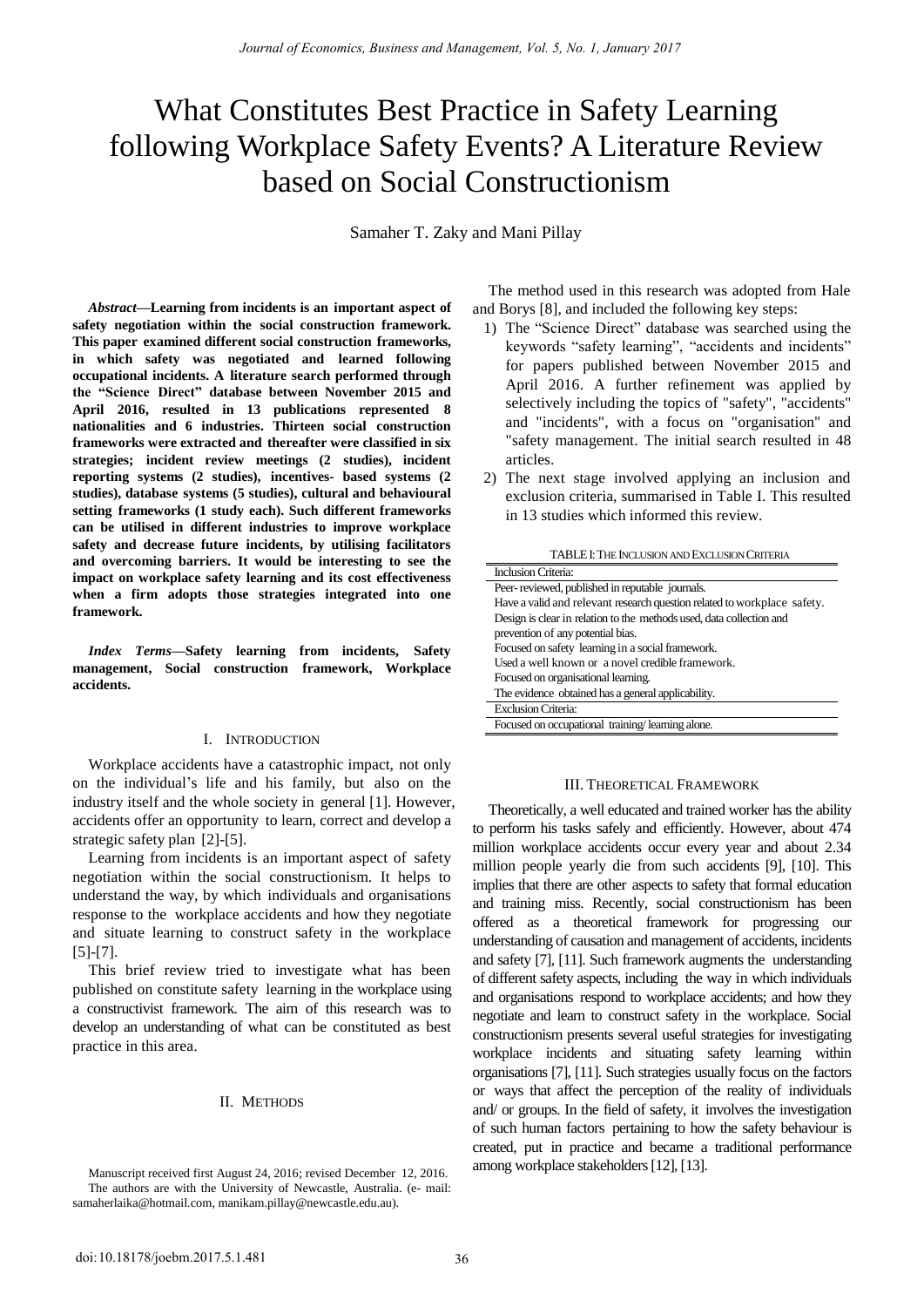### IV.RESULTS AND DISCUSSION

Learning from incidents is an important aspect of safety negotiation. Nonetheless, it is not an easy task because information often is insufficient [4], [5], [14], [15].

The main findings of this review pertaining to the respective industries, populations and safety strategies extracted from the 13 articles reviewed are summarised in Table II. Each of these strategies is examined below.

## *A. Incident Review Meetings (IRM)-2 Studies*

Effective incident review meetings may be facilitated by encouraging workers to participate and interact with others pertaining to safety incidents. Highly qualified safety leadership can improve the quality of safety discussions regarding the causes and solutions and result in prominent improvement of safety learning. Conversely, some other factors may hinder the review and analysis, such as when the organisational environment is not supportive, worker struggle with heavy workload and an autocratic style of safety leadership prevails [14]. There are two types of incident analysis and safety management; a structured official system and another unofficial one. Both have significant impact on individual learning that needs a high degree of involvement, iteration, examination of contributory processes and initiation of remedial actions. There is a need for all workers even that has no role in safety management, to join activities designed to promote learning following near misses and accidents. Actually, one of the commonest voluntary activities for learning is the elaboration on incident reports at different types of staff meetings.

TABLEII:RESULTS OF 13ARTICLES ACCORDING TO INDUSTRY,COUNTRY AND LEARNING FRAMEWORK

| References        | Industry             | Country | <b>Safety Strategy</b> |
|-------------------|----------------------|---------|------------------------|
| [14]              | Health               | UK      | <b>IRM</b>             |
| [15]              | Health               | UK      | ΙRS                    |
| [5]               | <b>Nuclear</b>       | Belgium | <b>IRS</b>             |
| [4]               | Chemical             | Norway  | IRМ                    |
| [16]              | Chemical             | USA     | <b>IBS</b>             |
| [6]               | Chemical             | Italy   | <b>IBS</b>             |
| [12]              | Chemical             | Italy   | <b>OB</b>              |
| [17]              | Heat treatment       | Italy   | DS-VSS                 |
| [3]               | Transportation       | China   | OC                     |
| [18]              | Transportation       | China   | DS-MOID                |
| $\lceil 2 \rceil$ | Retail and logistics | UK      | DS-ADS                 |
| $\lceil 1 \rceil$ | Various industries   | Denmark | <b>DS-INFO Cards</b>   |
| [13]              | Various industries   | Canada  | <b>DS-MATA-D</b>       |

There are barriers to the effective individual learning, such as absence of training on incidents analysis for incident managers, focusing on the instantaneous instead of the root causes, focusing on new incidents and focusing only on measures needed at the frontline level and neglecting measures at the leadership or organisational ones. Another barrier is the time as a constraint factor, which plays negative role on the depth of the incidents analysis and the learning process from them [4].

# *B. Incident Reporting Systems (IRS)-2 Studies*

IRS is a practice with learning outcomes through attempting to draw lessons from what have previously happened. Two main systems of reporting may coexist in one organisation, an institutional official system and another more informal flexible one, based on the situated perspective of learning [5], [15].

The informal flexible reporting system can also be divided into two sub- systems; the first is a negotiated, accepted drift from the formal system, which is based on the solidarity among workers and practiced within the close working group. The second is deviated from the drift and it is more contested practice than the first drift for it is generally marked by under- reporting [5].

Reasons for the second drift result from the fear of being blamed, a way of protecting other workmates from being blamed (different type of solidarity) or if the incidents were not serious or did not result in detrimental consequences. This type of reporting is a drift from a drift and often it hinders the collective organisational learning. Overreporting may also occur when IRS is used for reasons other than safety learning, such as literal adherence to the rules, a way of indirect communication with other departments or services and a method of publicizing incident to discipline others [5].

Effective reporting may be hindered through various barriers; namely, insufficient training on methods of incident reporting, insufficient feedback, ambiguity about types of incidents needed reporting and the fear of consequences and blame. Furthermore, the workers perception of insufficient learning, the lack of obvious practice changes and more centralised organisations will negatively impact the staff adherence to the incident reporting [15].

# *C. Incentives based Systems (IBS)-2 Studies*

It was proved that there is a contagion effect following a major accident in one chemical company that affected not only the equity prices of the company itself but also the competitor companies; whereas, minor incidents have the opposite effects. This contagion effect may motivate companies and organisations to adopt policy that prioritise safety and safety learning in the workplace [16]. On the individual level, a "Proactivity-and-consequence based safety incentive (PCBSI)" was introduced [6]. PCBSI is a symbolic reward system (may not be monetary) that aims to establish an effective methodology to motivate workers participation in the workplace safety through anticipatory and self- initiated risk- reporting activities. This will result in prioritizing control plans to diminish detrimental consequences. Effective reporting should focus on the quality of the report and the recommended control plan, not on the incentives for fewer injuries, in order to avoid the "Bloody pocket syndrome".

Proactivity and taking charge both have the ability to broaden learning in the organisation, induce positive changes and improve safety. There is a positive link between PCBSI effectiveness and the integration of appropriate safety training and learning in the organisation [6].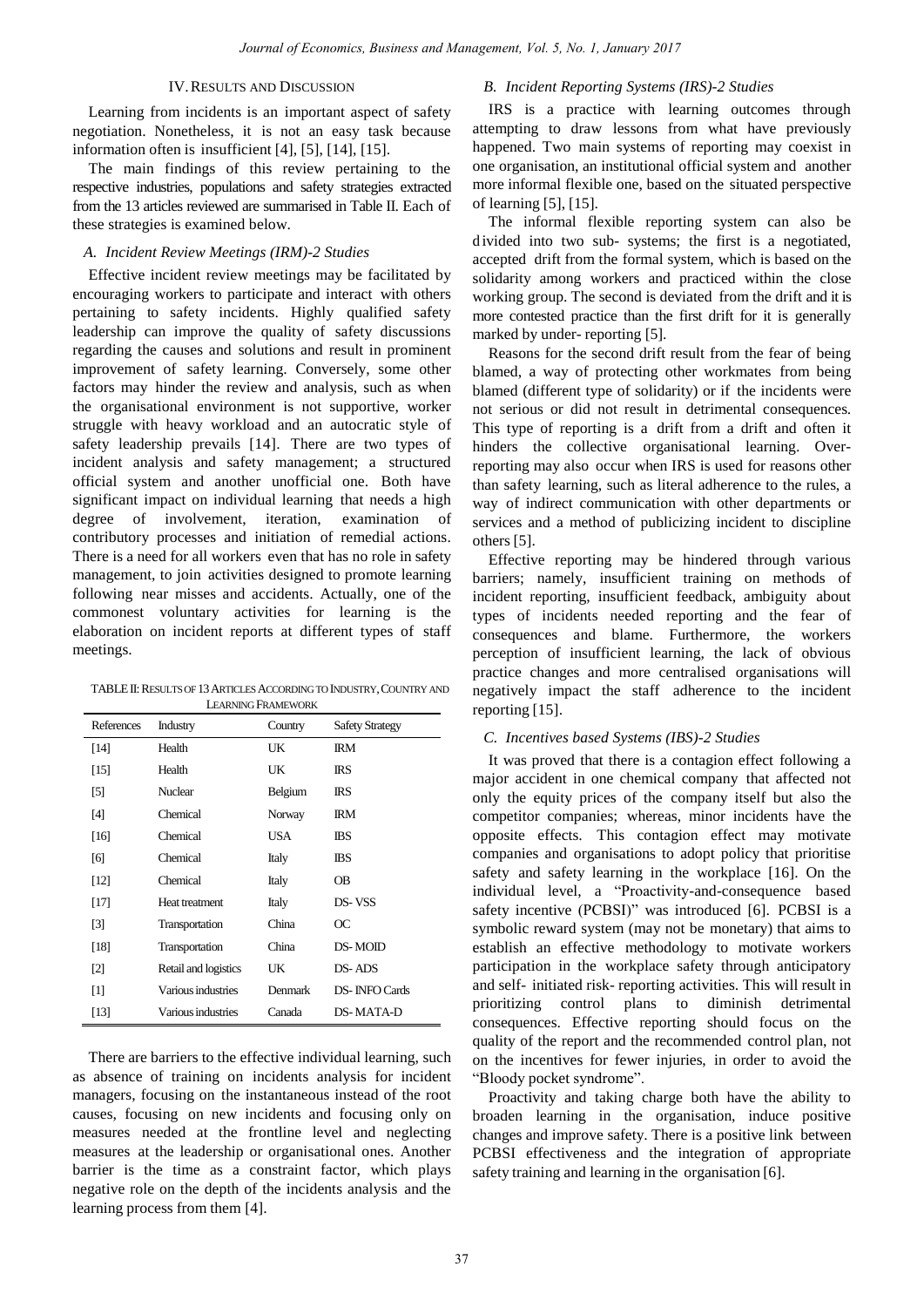## *D. Database Systems (DS)-5 Studies*

Database system is a strategy of reviewing the previous accidents to learn from them how to prevent detrimental accidents recurring. Five studies adopted a database of incidents as a framework to negotiate learning from incidents:

# *a) Video surveillance system (VSS)*

It is superior in comparison to in- person surveillance. VSS provides more accurate, reliable and none biased data. It does not hinder work process and it is efficient in detecting unsafe practices. Structured analysis of the obtained data provides strong bases for effective safety learning [17].

# *b) Information (INFO) cards*

Three types of information need to be recorded on those cards; first, observational data for hazards and presence or omission of physical and psychological safety barriers. Second, the quality of the safety barriers those are in practice or needed. Third, ways to establish and maintain the safety barriers in the workplace. There is a need for two sets of INFO cards, one set for employers and another for employees. INFO cards are good systematic framework to facilitate learning and improve safety [1].

# *c) "Multi-attributes technological accidents dataset (Mata-D)*

It is an innovative database of 238 major industrial accidents from different advanced technology industries during the last 50 years. MATA-D is a comprehensive approach to achieve an extensive understanding and learning [13].

#### *d) Audio diary system (ADS)*

It is a cost-effective method to collect incidents data trying to determine events that trigger learning and describe the resulting model of learning in the concerned organisations. There are two models for learning from incidents; a singleloop learning that arises when workers detect errors, find a resolution within their understanding of the situation and the frame of the organisation policies and traditional practices without any impact on the latter. This model of learning promotes individual safety learning; however, it does not help to prevent recurrence of accidents. The second is double- loop learning, where workers investigate the situation that led to an incident, and develop an action plans that address the root problems. This usually results in changes in the organisational policies and performance traditions. Double- loop learning should be encouraged to stop accidents recurrence [2].

# *e) "Adaptable metro operation incident database (MOID)"*

MOID addresses three types of safety events including serious accidents, minor accidents and near misses. It is proposed that successful management of near misses can reduce accident rate. A database of precursors that preceded an accident can be created and analysed in order to reach conclusions that help to avoid accidents recurrence in the future. The incidents attributes along with 24 precursors of accidents were identified through MOID, which indicates that MOID is a useful tool to examine the previous incident

trends and learn to anticipate how to prevent future incidents and promote safety management [18].

## *E. Organisational Cultural (OC)-1 Study*

Publications in this review represented diversity of nationalities and industries (Table II), which may explain the different frameworks, in which safety learning was negotiated or situated in the reviewed literature.

Obviously, different cultural setting impacts workplace environment, accidents analysis and the modes of investigations practiced following an incident, which in turn influence safety learning processes [19]. The effective incident investigation need to trace accidents possible causes in order to understand what went wrong and what safety lessons can be learned from it [3], [19]. Conversely, tracing the accident possible causes to identify responsibilities will hinder safety learning [3]. The agency for accident investigation needs to be permanent, independent, and investigations need to be non- judicial and non- punitive. A comprehensive collection of accident data facilitates reconstruction of the accident and simplifies communication of the investigation outcomes and safety advice to the public [3].

# *F. Organisational Behaviour (OB)-1 Study*

OB can be classified into two categories; prosocial behaviours such as willingness to help others, care for them and focus on the safety of the group. On the other hand, proactive behaviours carry more challenging nature and try to modify workplace performance [12], [20]. It was proved that prosocial safety behaviours are linked to minor accidents or incidents with only property damage. Whereas, proactive safety behaviours are linked to near misses or losttime injuries. Both types of safety behaviours significantly impact the safety participation and learning in the workplace [12]. Sharing the results of incidents analysis and investigations positively impact and promote organisational safety behaviour [14].

# V. RECOMMENDATIONS FOR BEST PRACTICE

- 1) Workers need to effectively participate in incident review meetings even if they do not hold a role in incident management [14].
- 2) Safety managers need to receive sufficient training on incident analysis [4], [14].
- 3) An effective incentive system needs to be evident to the workers with full and careful explanation pertaining to its objectives and methodologies seeking to increase desired behaviours and decrease undesired ones [6].
- 4) Video surveillance systems are accurate, reliable and effective sources for safety data, it may justify the costs induced [17]. Whereas, audio diaries are cost- effective tools to collect accurate and abundant information in relation to recording safety events [2].
- 5) INFO cards are good systematic framework to facilitate learning and improve safety and safety learning [1].
- 6) It is recommended to develop "industrial accidents and near- misses data set", to help to address all circumstances that may result in risky behaviours or situations [2], [13], [18].